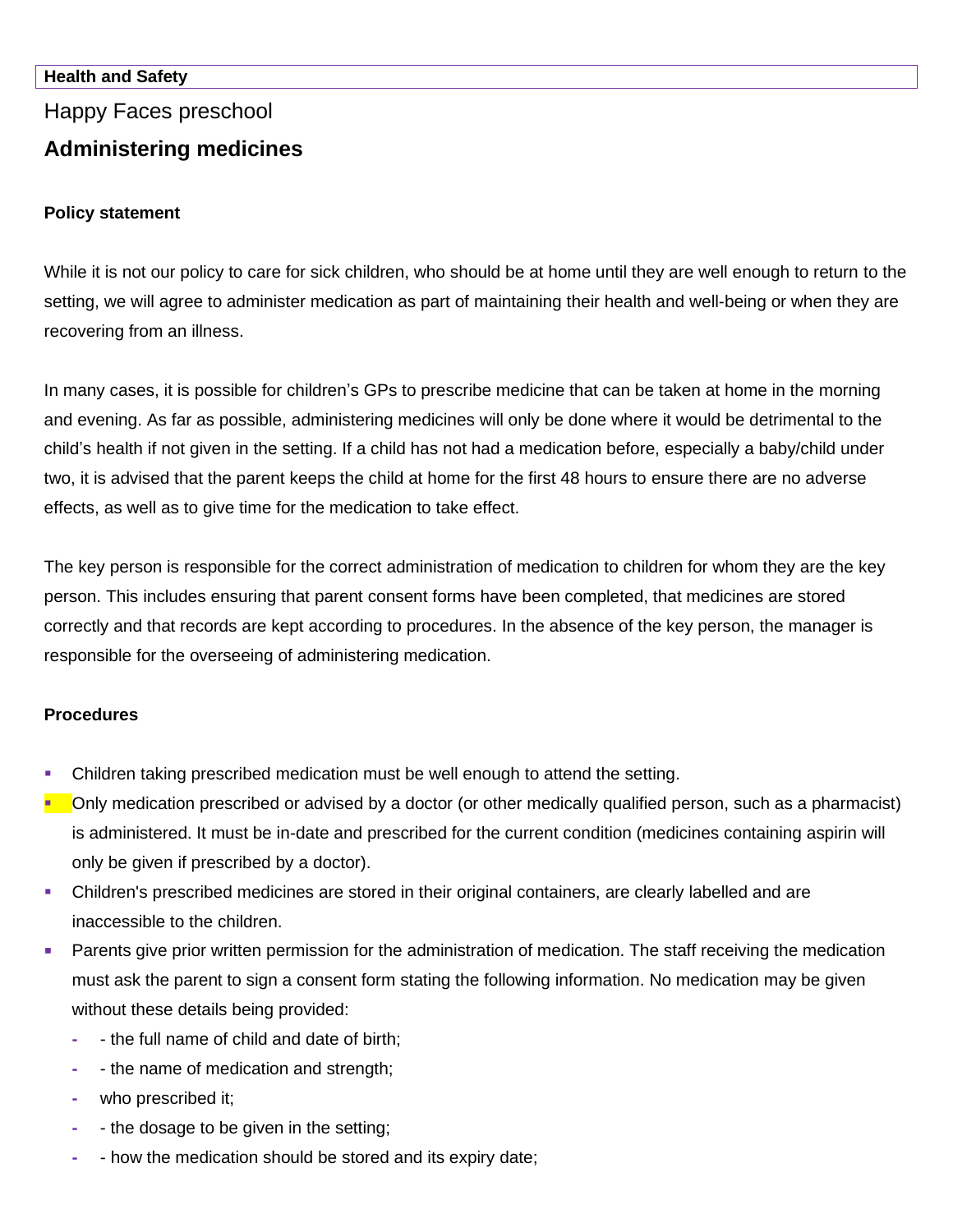- **-** any possible side effects that may be expected; and
- **-** the signature of the parent, their printed name and the date.
- **The administration of medicine is recorded accurately in our medication record book each time it is given and i** is signed by the key person/manager. Parents are shown the record at the end of the day and asked to sign the record book to acknowledge the administration of the medicine. The medication record book records the:
	- **-** name of the child;
	- **-** name and strength of the medication;
	- **-** date and time of the dose;
	- **-** dose given and method;
	- **-** signature of the key person/manager; and
	- **-** parent's signature.

#### *Storage of medicines*

- All medication is stored safely in a locked Kitchen or refrigerated as required. Where the kitchen or refrigerator is not used solely for storing medicines, they are kept in a marked plastic box.
- The child's parent is responsible for ensuring medicine is handed back at the end of the day.
- For some conditions, medication may be kept in the setting to be administered on a regular or as-and-whenrequired basis. Key persons check that any medication held in the setting, is in date and return any out-ofdate medication back to the parent.

Medicines are stored in a locked kitchen/staff only access. All Medicine are stored on the work surface in a large plastic box in individual wallets with child's name on and information inside. Staff are informed at their induction day and at regular interval staff meeting of any changes.

- **.** If the administration of prescribed medication requires medical knowledge, individual training is provided for the relevant member of staff by a health professional.
- No child may self-administer. Where children are capable of understanding when they need medication, for example with asthma, they should be encouraged to tell their key person what they need. However, this does not replace staff vigilance in knowing and responding when a child requires medication.

#### *Children who have long term medical conditions and who may require ongoing medication*

- **•** A risk assessment is carried out for each child with long term medical conditions that require ongoing medication. This is the responsibility of the manager alongside the key person. Other medical or social care personnel may need to be involved in the risk assessment.
- **EXECT** Parents will also contribute to a risk assessment. They should be shown around the setting, understand the routines and activities and point out anything which they think may be a risk factor for their child.